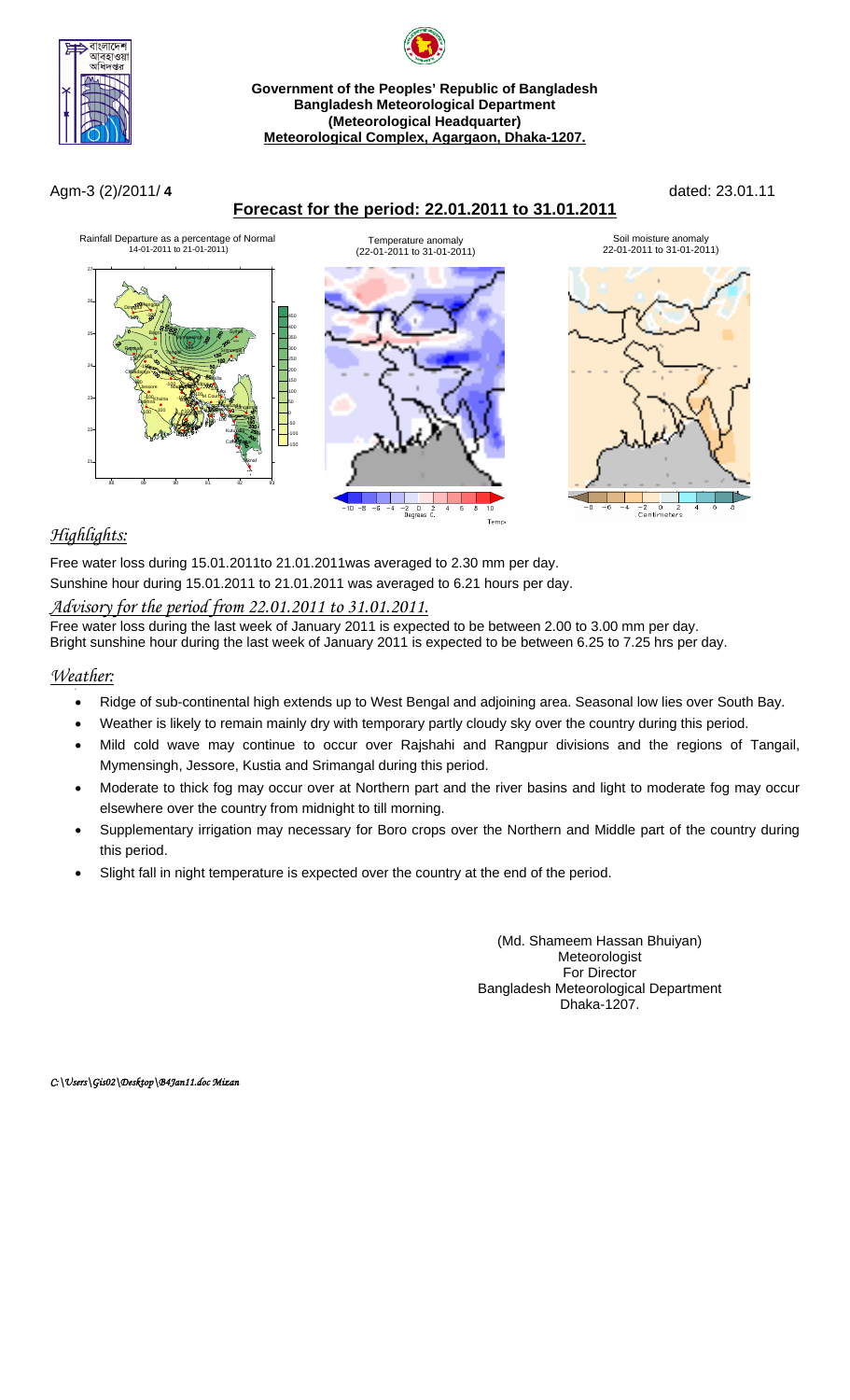# পূর্বাভাস, সময়: ২২/০১/২০১১ হতে ৩১/০১/২০১১ইং



### *প্ৰধান বৈশিষ্ট্য সমূহঃ-*

বাষ্পীভবনের দৈনিক গড় ১৫-০১-২০১১ইং থেকে ২১-০১-২০১১ ইং পর্যন্ত ২.৩০মিঃমিঃ ছিল। সূর্যকিরণ কালের দৈনিক গড় ১৫-০১-২০১১ ইং থেকে ২১-০১-২০১১ ইং পর্যন্ত ৬.২১ ঘন্টা ছিল।

# পূৰ্বাভাসঃ- ১৫-০১-২০১১ ইং থেকে ২১-০১-২০১১ ইং পৰ্যন্ত।

২০১১ ইং সালের জানুয়ারী মাসের শেষ সপ্তাহের বাষ্পীভবনের দৈনিক গড় মান ২.০০ মিঃমিঃ থেকে ৩.০০ মিঃমিঃ থাকতে পারে। ২০১১ ইং সালের জানুয়ারী মাসের শেষ সপ্তাহের সূর্যকিরণকালের দৈনিক গড় মান ৬.২৫ ঘন্টা থেকে ৭.২৫ ঘন্টা থাকতে পারে।

### *আবহাওয়াঃ-*

- উপমহাদেশীয় উচ্চ চাপ বলয়ের বর্ধিতাংশটি পশ্চিম বঙ্গ এবং তদসংলগ্ন এলাকায় অবস্থান করছে। একটি মৌসুমী লঘুচাপ দক্ষিণ বঙ্গোপসাগরে রয়েছে।
- এ সপ্তাহে সারাদেশের আকাশ অস্থায়ীভাবে আংশিক মেঘলাসহ আবহাওয়া প্রধানতঃ শুষ্ক থাকতে পারে।
- এ সময়ে রাজশাহী ও রংপুর বিভাগ এবং টাঙ্গাইল, ময়মনসিংহ, যশোর, কুষ্টিয়া, শ্রীমঙ্গল অঞ্চলে মৃদু শৈত্য প্রবাহ অব্যাহত থাকতে পারে।
- দেশের উত্তরাঞ্চল এবং নদী অবাহিকায় মাঝারী থেকে ঘন কুয়াশা পড়তে পারে। অন্যত্র মধ্যরাত থেকে সকাল পর্যন্ত হালকা থেকে মাঝারী ধরণের কুয়াশা পড়তে পারে।
- কেশের উত্তর ও মধ্যাঞ্চলে বোরো শস্যের জন্য সম্পূরক সেচের প্রয়োজন হতে পারে।
- এ সপ্তাহের শেষের দিকে সারা দেশের রাতের তাপমাত্রা সামান্য হ্রাস পেতে পারে ।

(মোঃ শামীম হাসান ভইয়া) আবহাওয়াবিদ পরিচালকের পক্ষে বাংলাদেশ আবহাওয়া অধিদপ্তর, ঢাকা-১২০৭।

*C:\Users\Gis02\Desktop\B4Jan11.doc Mizan*